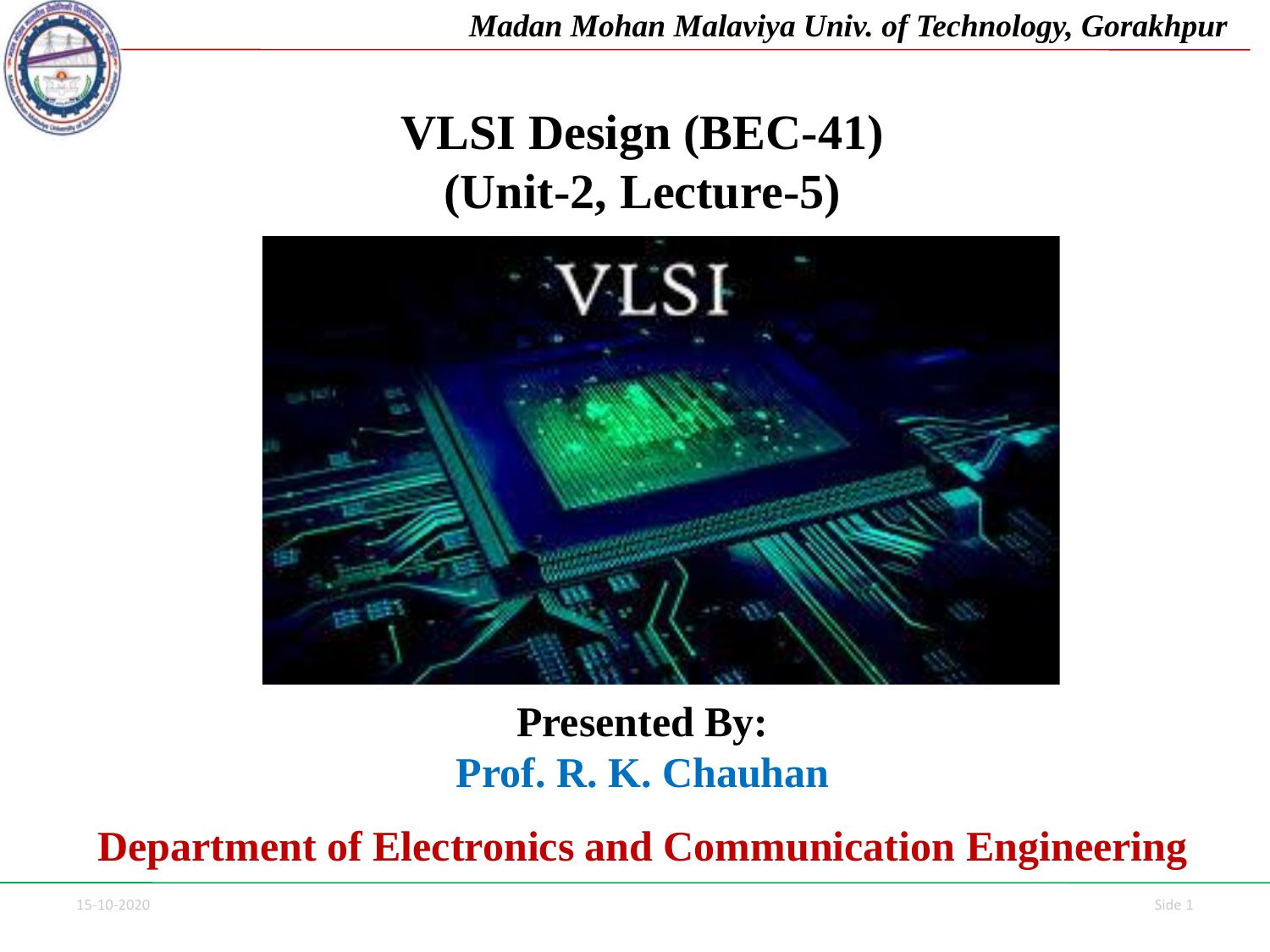

*Madan Mohan Malaviya Univ. of Technology, Gorakhpur*

**Switching Characteristics of CMOS Inverter**



The propagation delay times  $\tau_{PHL}$  and  $\tau_{PLH}$  are found from Figure as

$$
\tau_{\text{PHL}} = t_1 - t_0
$$
 and  $\tau_{\text{PLH}} = t_3 - t_2$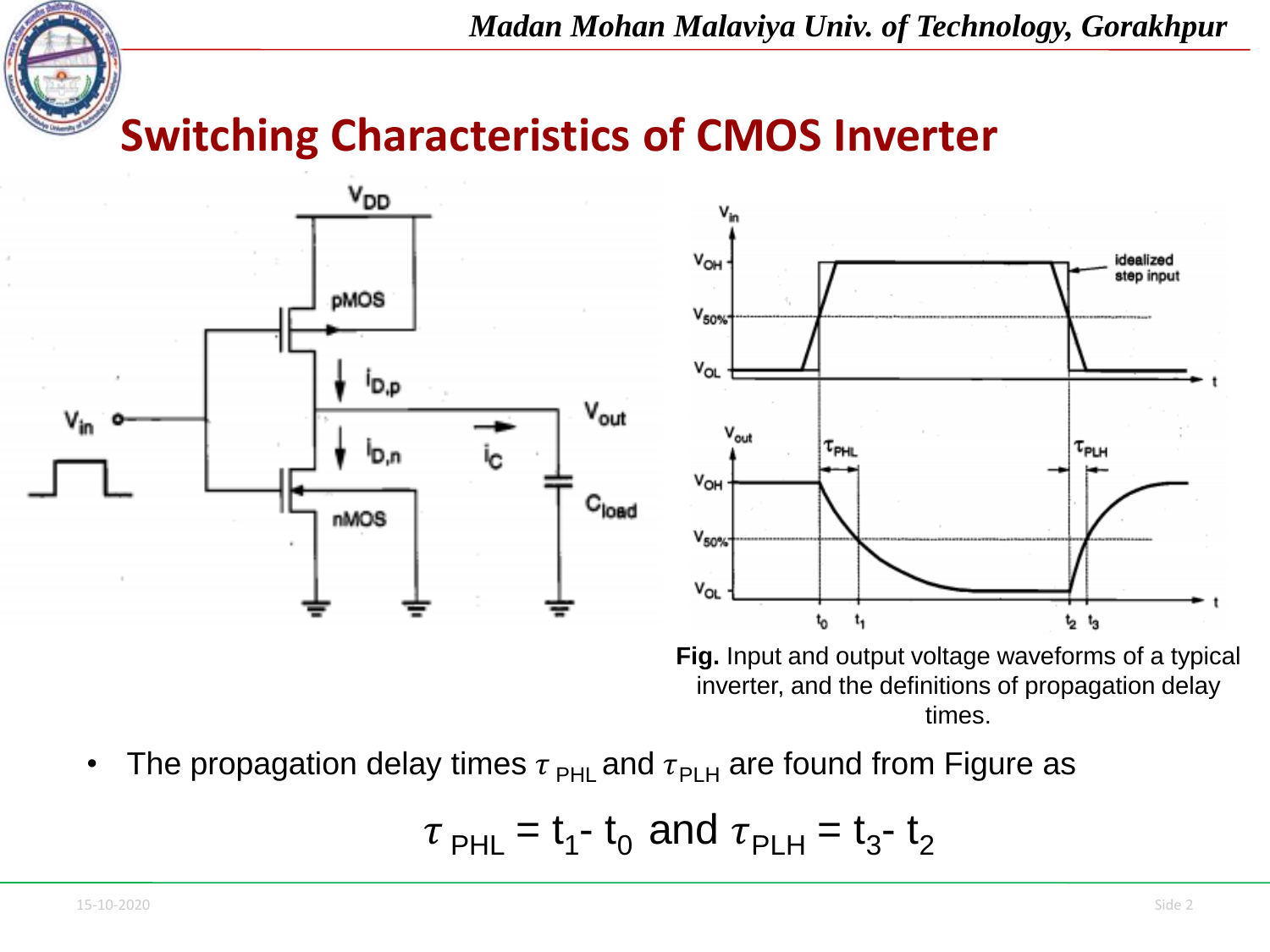

# **Switching Characteristics of CMOS Inverter**

- The propagation delay times  $\tau_{PHL}$  and  $\tau_{PLH}$  determine the input-to-output signal delay during the high-to-low and low-to-high transitions of the output, respectively.
- By definition,  $\tau_{\text{PHL}}$  is the time delay between the  $V_{50\%}$ -transition of the rising input voltage and the  $V_{50\%}$  -transition of the falling output voltage.
- Similarly,  $\tau_{\rm PLH}$  is defined as the time delay between the  $\rm V_{50\%}$  -transition of the falling input voltage and the  $V_{50\%}$  -transition of the rising output voltage.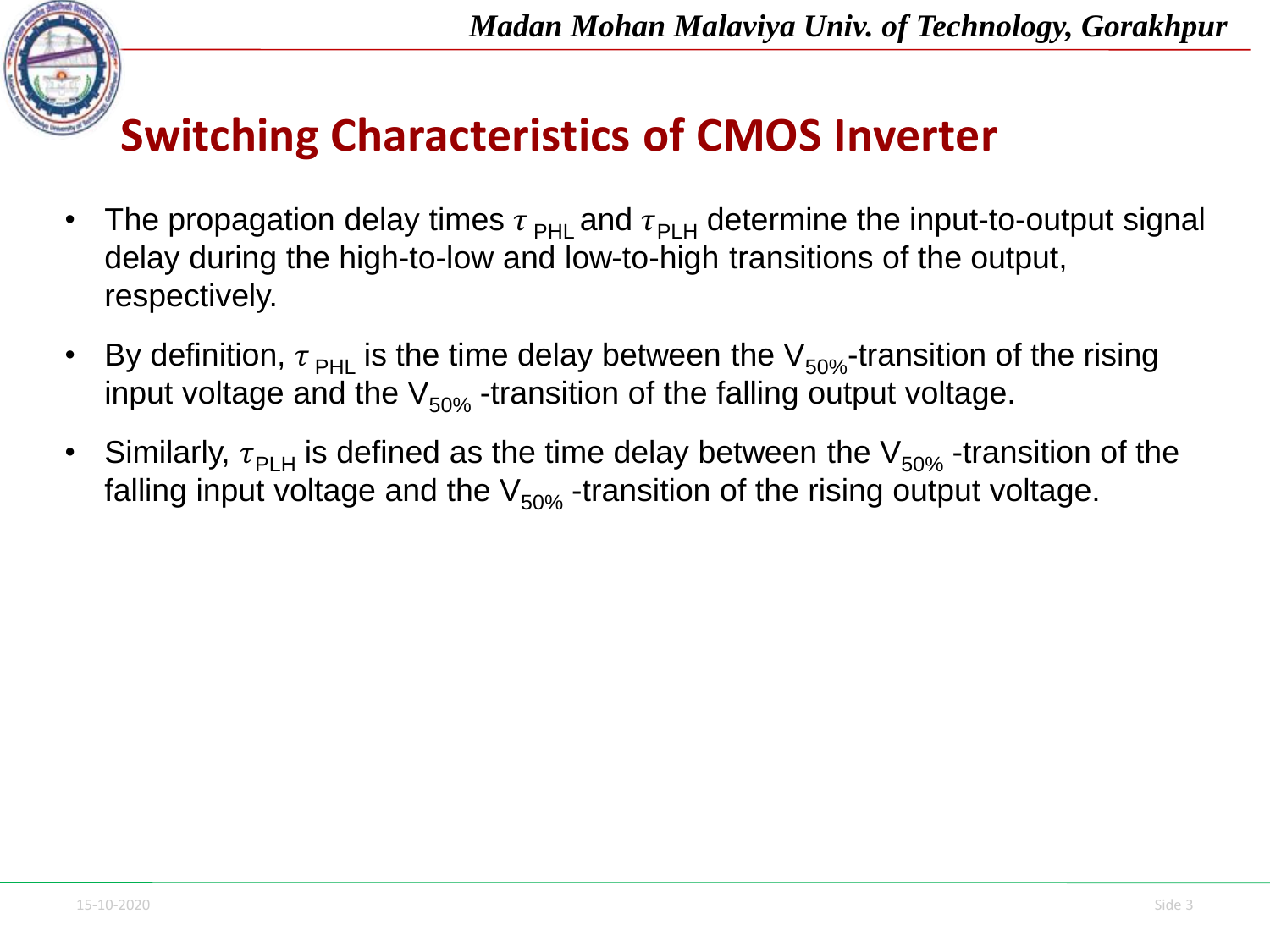

The propagation delay times can be found more accurately by solving the state equation of the output node in the time domain. The differential equation associated with the output node is given below. Note that the capacitance current is also a function of the output voltage.



**Fig.** Equivalent circuit of the CMOS inverter during high-to-low output transition.

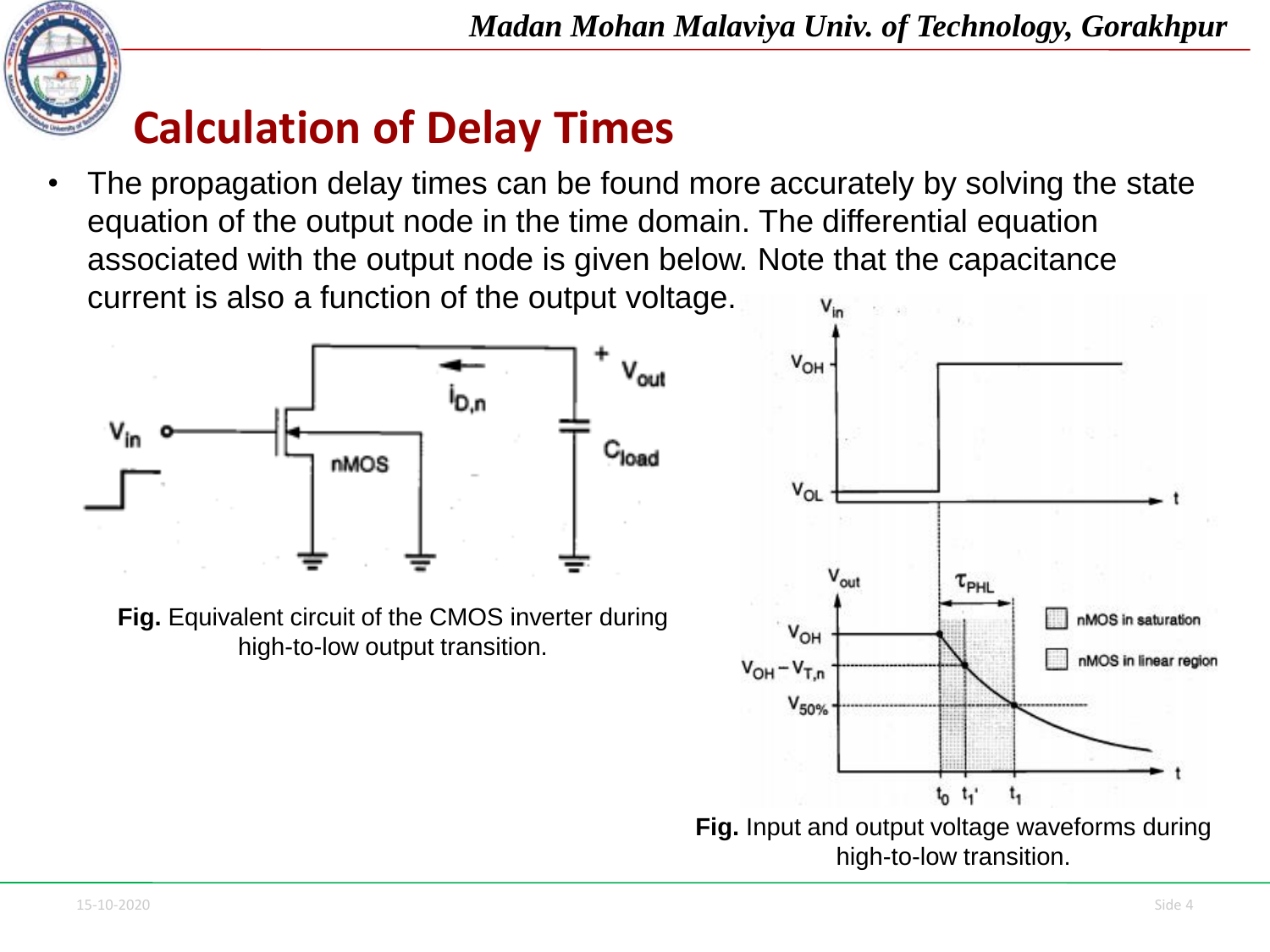

• First, consider the NMOS transistor operating in saturation.

$$
i_{D,n} = \frac{k_n}{2} (V_{in} - V_{T,n})^2
$$
  
=  $\frac{k_n}{2} (V_{OH} - V_{T,n})^2$ , for  $V_{OH} - V_{T,n} < V_{out} \le V_{OH}$ 

• the solution equation in the time interval between  $t_0$  and  $t_1$ ', can be found as

$$
\int_{t=t_0}^{t=t_1} dt = -C_{load} \int_{V_{out}=V_{OH}}^{V_{out}=V_{OH}-V_{T,n}} \left(\frac{1}{i_{D,n}}\right) dV_{out} = -\frac{2 C_{load}}{k_n \left(V_{OH}-V_{T,n}\right)^2} \int_{V_{out}=V_{OH}}^{V_{out}=V_{OH}-V_{T,n}}
$$

• Evaluating this simple integral yields

$$
t_1' - t_0 = \frac{2\,C_{load}\,V_{T,n}}{k_n\left(V_{OH} - V_{T,n}\right)^2}
$$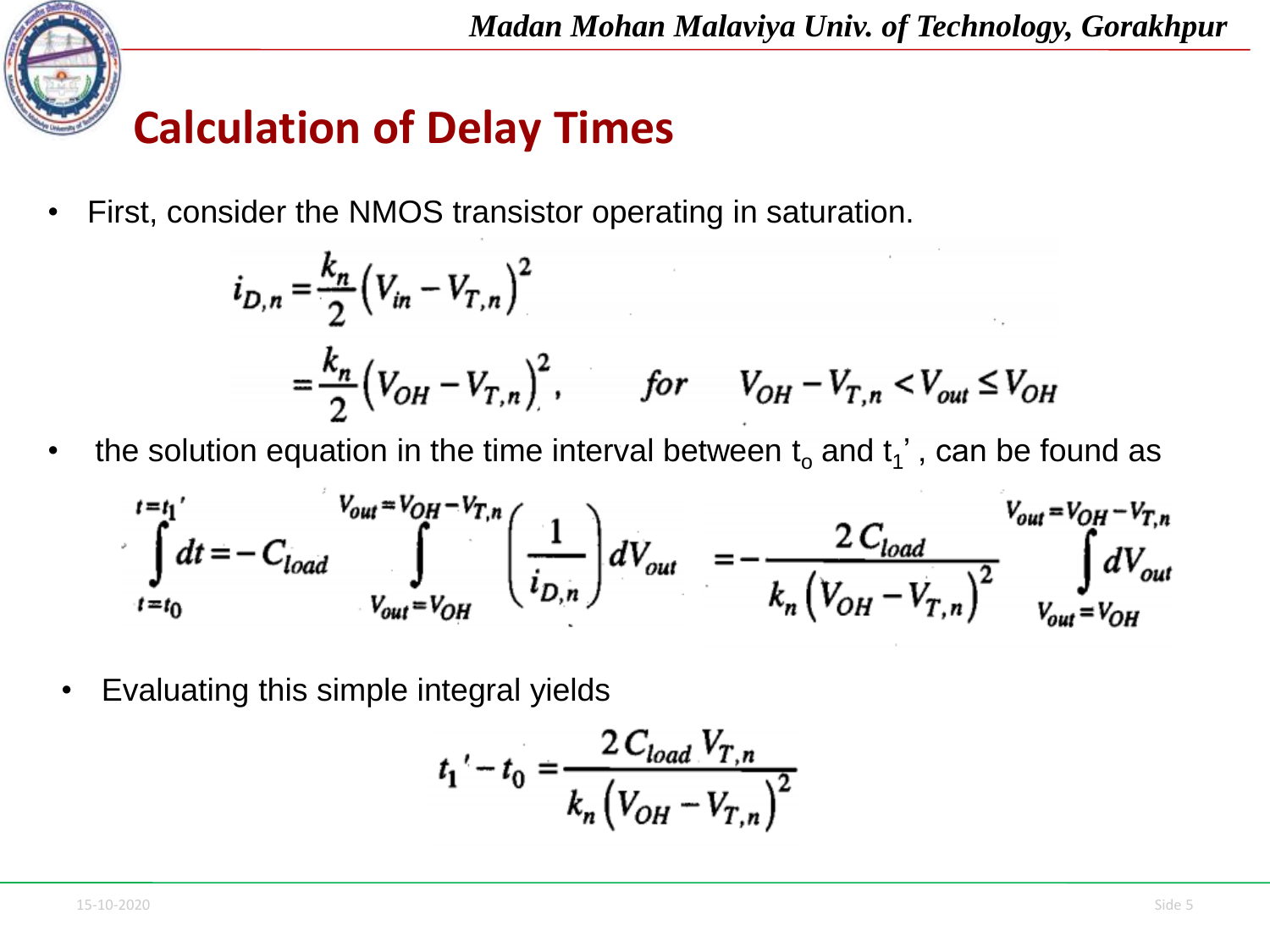

- At t =  $t_1$ ', the output voltage will be equal to  $(V_{DD} V_{T,n})$  and the transistor will be at the saturation-linear region boundary.
- Next, consider the NMOS transistor operating in the linear region:

$$
i_{D,n} = \frac{k_n}{2} \Big[ 2 \Big( V_{in} - V_{T,n} \Big) V_{out} - V_{out}^2 \Big]
$$
  
=  $\frac{k_n}{2} \Big[ 2 \Big( V_{OH} - V_{T,n} \Big) V_{out} - V_{out}^2 \Big],$  for  $V_{out} \le V_{OH} - V_{T,n}$ 

• The solution of equation in the time interval between  $t_1$ ' and  $t_1$  can be found as

$$
\int_{t=t_1}^{t=t_1} dt = -C_{load} \int_{V_{out} = V_{OH} - V_{T,n}}^{V_{out} = V_{SO\%}} \left( \frac{1}{i_{D,n}} \right) dV_{out}
$$
  
= -2 C<sub>load</sub> 
$$
\int_{V_{out} = V_{OH} - V_{T,n}}^{V_{out} = V_{SO\%}} \left( \frac{1}{k_n \left[ 2 \left( V_{OH} - V_{T,n} \right) V_{out} - V_{out}^2 \right]} \right) dV_{out}
$$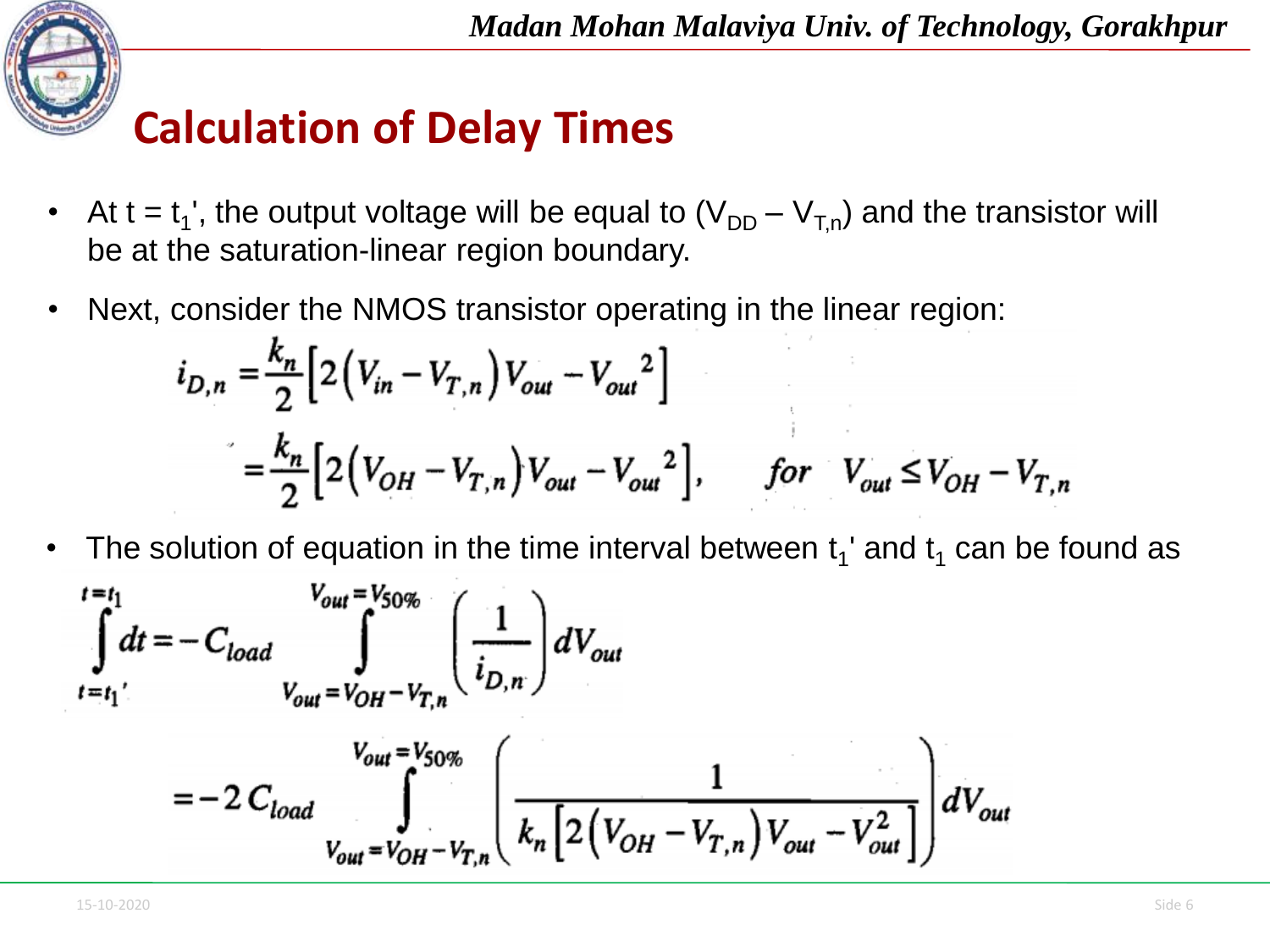

$$
t_1 - t_1' = \frac{C_{load}}{k_n \left(V_{OH} - V_{T,n}\right)} \ln\left(\frac{2\left(V_{OH} - V_{T,n}\right) - V_{50\%}}{V_{50\%}}\right)
$$

• Finally, the propagation delay time for high-to-low output transition  $(T_{PHI})$  can be found by combining both timing equations:

$$
\tau_{PHL} = \frac{C_{load}}{k_n \left( V_{OH} - V_{T,n} \right)} \left[ \frac{2 V_{T,n}}{V_{OH} - V_{T,n}} + \ln \left( \frac{4 \left( V_{OH} - V_{T,n} \right)}{V_{OH} + V_{OL}} - 1 \right) \right]
$$

For  $V_{OH} = V_{DD}$  and  $V_{OL} = 0$ , as is the case for the CMOS inverter, becomes:

$$
\tau_{PHL} = \frac{C_{load}}{k_n \left(V_{DD} - V_{T,n}\right)} \left[ \frac{2 V_{T,n}}{V_{DD} - V_{T,n}} + \ln \left( \frac{4 \left(V_{DD} - V_{T,n}\right)}{V_{DD}} - 1 \right) \right]
$$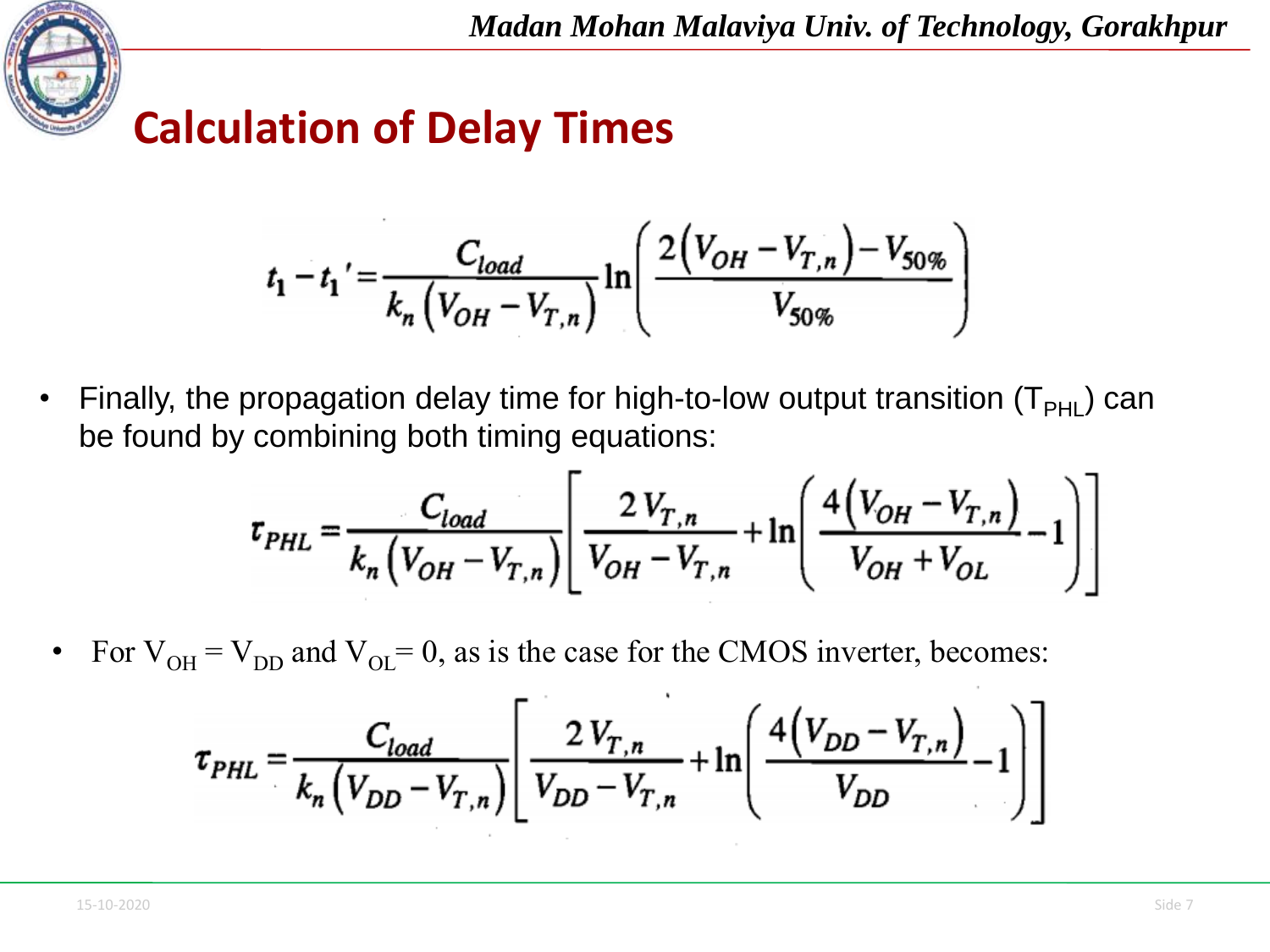

# **Calculation of Delay Times (Continued..)**

- In a CMOS inverter, the charge-up event of the output load capacitance for falling input transition is completely analogous to the charge-down event for rising input.
- When the input voltage switches from high  $(V_{OH})$  to low  $(V_{OL})$ , the NMOS transistor is cut off, and the load capacitance is being charged up through the PMOS transistor.
- Following a very similar derivation procedure, the propagation delay time  $\tau_{\text{Pl H}}$  can be found as:

$$
\tau_{PLH} = \frac{C_{load}}{k_p \left( V_{OH} - V_{OL} - \left| V_{T,p} \right| \right)} \left[ \frac{2 \left| V_{T,p} \right|}{V_{OH} - V_{OL} - \left| V_{T,p} \right|} + \ln \left( \frac{2 \left( V_{OH} - V_{OL} - \left| V_{T,p} \right| \right)}{V_{OH} - V_{50\%}} - 1 \right) \right]
$$

For  $V_{OH} = V_{DD}$  and  $V_{OH} = 0$ , equation becomes

$$
\tau_{PLH} = \frac{C_{load}}{k_p \left( V_{DD} - \left| V_{T,p} \right| \right)} \left[ \frac{2 \left| V_{T,p} \right|}{V_{DD} - \left| V_{T,p} \right|} + \ln \left( \frac{4 \left( V_{DD} - \left| V_{T,p} \right| \right)}{V_{DD}} - 1 \right) \right]
$$